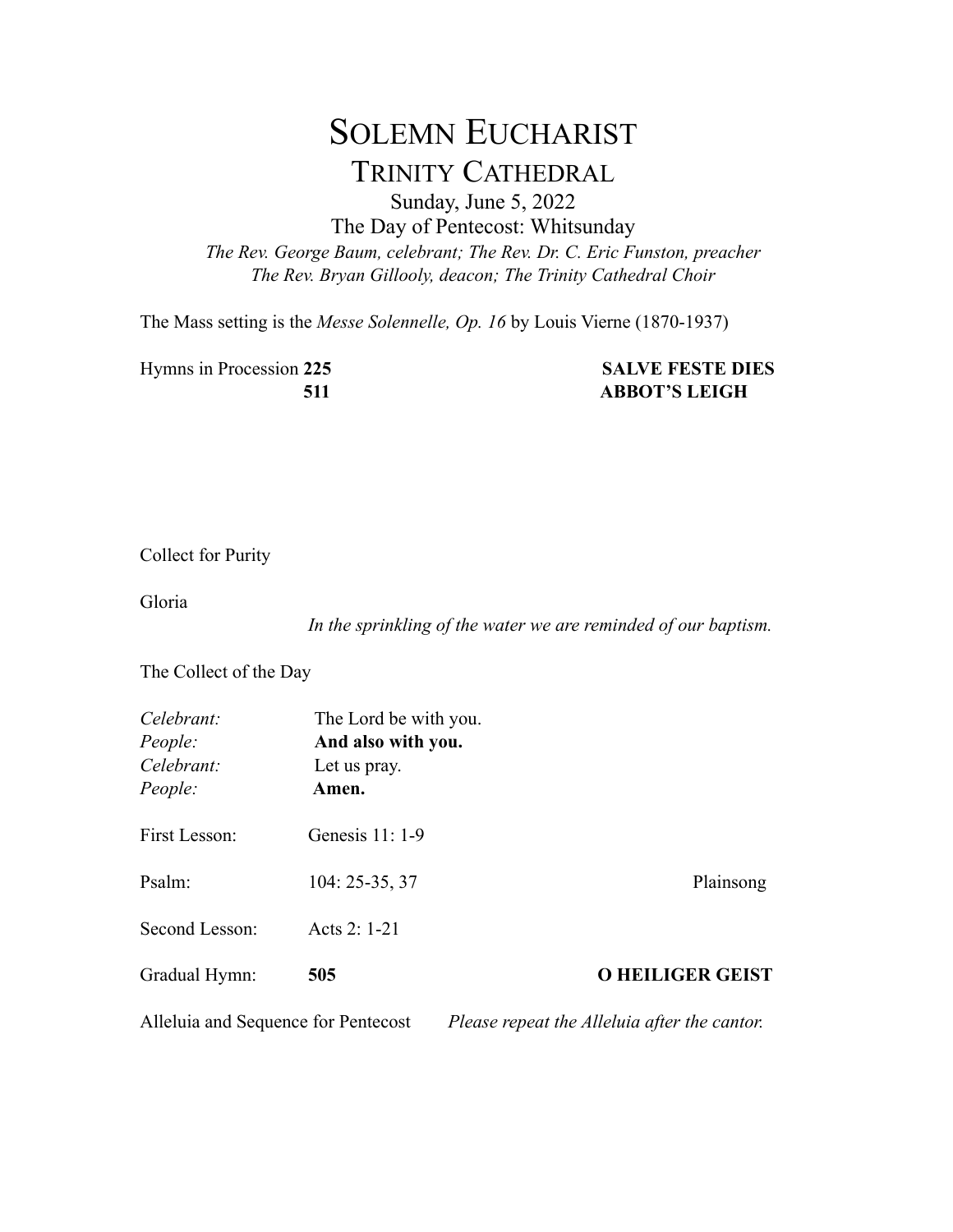*Deacon:* The Holy Gospel of Our Lord according to John.

*People:*

Gospel: John 14: 8-17, 25-27 *Deacon:* The Gospel of the Lord. *People:*

The Sermon The Rev. Dr. C. Eric Funston

The Nicene Creed

**We believe in one God, the Father, the Almighty, maker of heaven and earth, of all that is, seen and unseen. We believe in one Lord, Jesus Christ, the only Son of God, eternally begotten of the Father, God from God, Light from Light, true God from true God, begotten, not made, of one Being with the Father; through him all things were made. For us and for our salvation he came down from heaven, was incarnate of the Holy Spirit and the Virgin Mary, and became truly human. For our sake he was crucified under Pontius Pilate; he suffered death and was buried. On the third day he rose again in accordance with the Scriptures; he ascended into heaven and is seated at the right hand of the Father. He will come again in glory to judge the living and the dead, and his kingdom will have no end. We believe in the Holy Spirit, the Lord, the giver of life, who proceeds from the Father, who with the Father and the Son is worshiped and glorified, who has spoken through the prophets. We believe in one holy catholic and apostolic Church. We acknowledge one baptism for the forgiveness of sins. We look for the resurrection of the dead, and the life of the world to come. Amen.**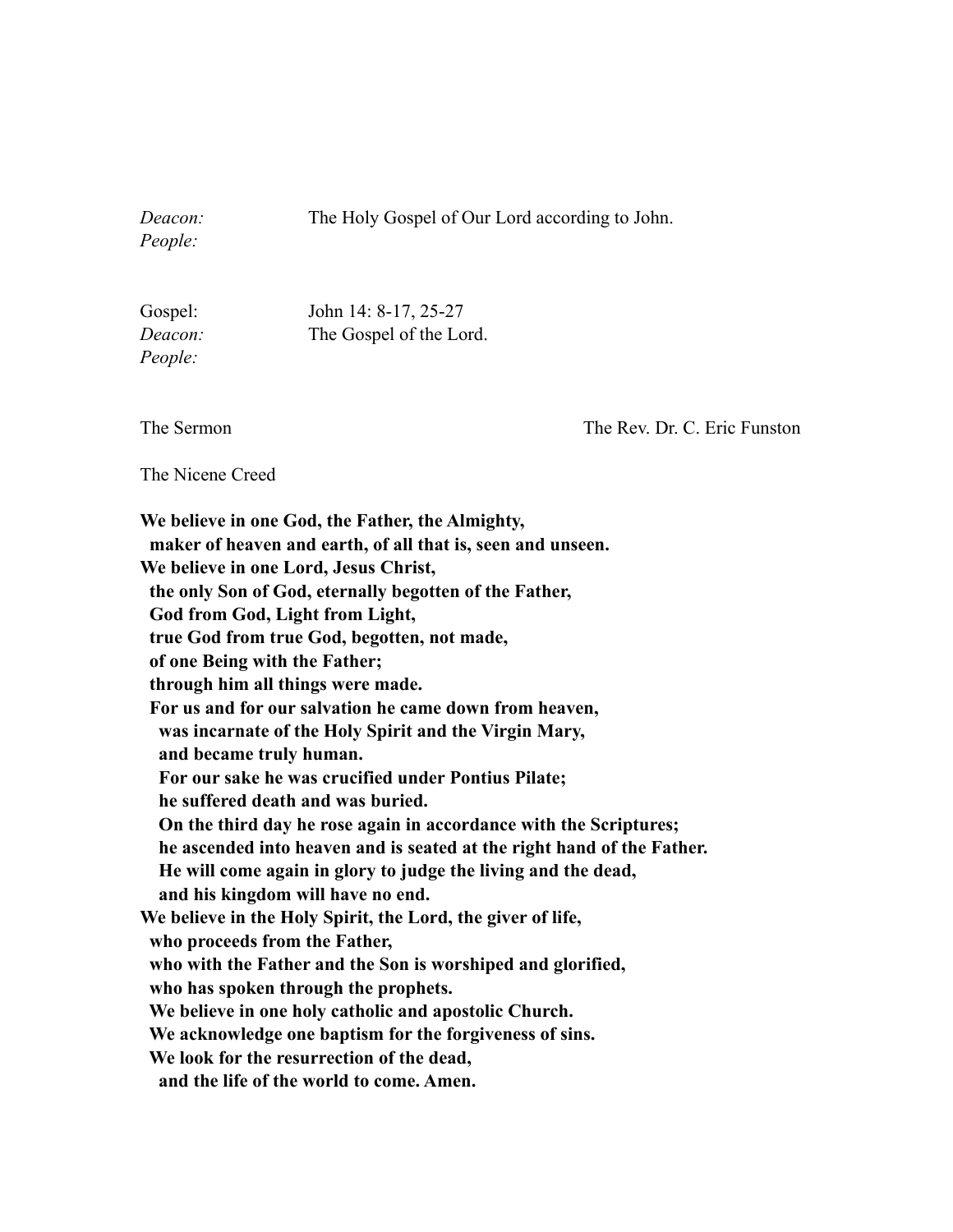Prayers of the People

Holy, holy, holy, Lord God of hosts**: The whole earth is full of your glory.** Response after Petitions**: Here am I, send me.** Holy, holy, holy, Lord God of hosts**: The whole earth is full of your glory.**

The Peace

| Celebrant:<br>People: | The peace of the Lord be always with you.<br>And also with you. |                                                           |              |
|-----------------------|-----------------------------------------------------------------|-----------------------------------------------------------|--------------|
| Offertory:            |                                                                 | Antiphon Stablish the thing, O God, that thou has wrought |              |
|                       |                                                                 | Kyrie (from <i>Messe Solennelle</i> )                     | Louis Vierne |

The Great Thanksgiving

Preface

Sanctus and Benedictus

Eucharistic Prayer D (pg. 372 in the Book of Common Prayer)

Acclamation: **We praise you, we bless you, we give thanks to you, and we pray to you, Lord our God.**

Doxology and Amen

Lord's Prayer: *The Hymnal 1982* **# S119 "Our Father"**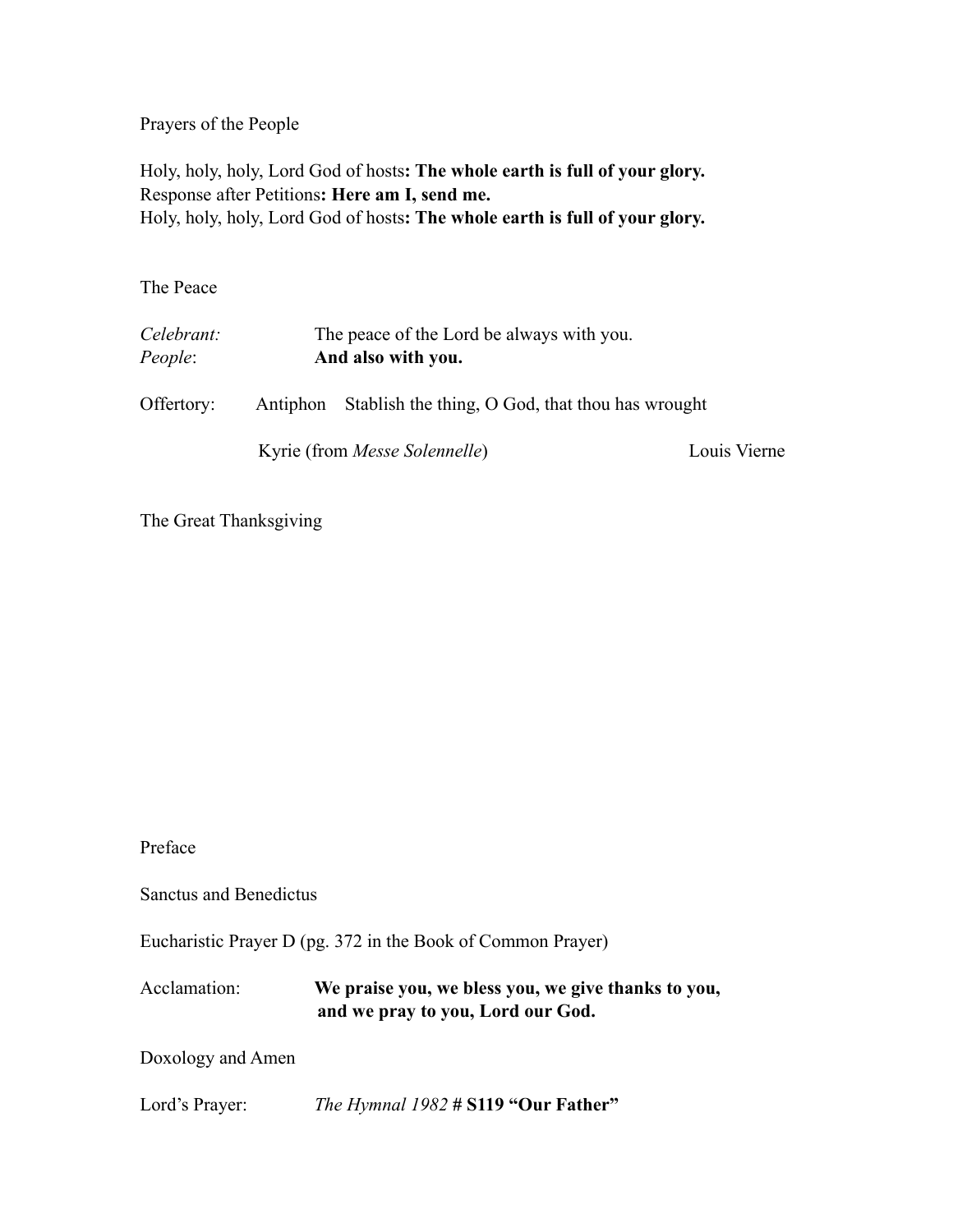The Breaking of the Bread

| Celebrant:<br>People:                                                                                                              | Alleluia. Christ our Passover is sacrificed for us;<br>Therefore let us keep the feast. Alleluia.                                                                                                                                                                                                                                                                                                                          |       |
|------------------------------------------------------------------------------------------------------------------------------------|----------------------------------------------------------------------------------------------------------------------------------------------------------------------------------------------------------------------------------------------------------------------------------------------------------------------------------------------------------------------------------------------------------------------------|-------|
| Celebrant:                                                                                                                         | The Gifts of God for the People of God.                                                                                                                                                                                                                                                                                                                                                                                    |       |
|                                                                                                                                    | Communion antiphon: I will not leave you comfortless                                                                                                                                                                                                                                                                                                                                                                       |       |
| Agnus Dei                                                                                                                          |                                                                                                                                                                                                                                                                                                                                                                                                                            |       |
| Postcommunion Prayer                                                                                                               |                                                                                                                                                                                                                                                                                                                                                                                                                            |       |
| <b>Almighty and everliving God,</b><br>and heirs of your eternal kingdom.<br>And now, Father, send us out<br>to love and serve you | we thank you for feeding us with the spiritual food<br>of the most precious Body and Blood<br>of your Son our Savior Jesus Christ;<br>and for assuring us in these holy mysteries<br>that we are living members of the Body of your Son,<br>to do the work you have given us to do,<br>as faithful witnesses of Christ our Lord.<br>To him, to you, and to the Holy Spirit,<br>be honor and glory, now and for ever. Amen. |       |
| Blessing                                                                                                                           |                                                                                                                                                                                                                                                                                                                                                                                                                            |       |
| Closing Hymn:                                                                                                                      | 228                                                                                                                                                                                                                                                                                                                                                                                                                        | WEBBE |
| Dismissal                                                                                                                          |                                                                                                                                                                                                                                                                                                                                                                                                                            |       |
| People:                                                                                                                            | Thanks be to God. Alleluia, Alleluia.                                                                                                                                                                                                                                                                                                                                                                                      |       |
| Voluntary                                                                                                                          |                                                                                                                                                                                                                                                                                                                                                                                                                            |       |

**Solemn Eucharists will resume on Sunday, 2 October. We wish you a safe, healthy and enjoyable summer in the meanwhile!**